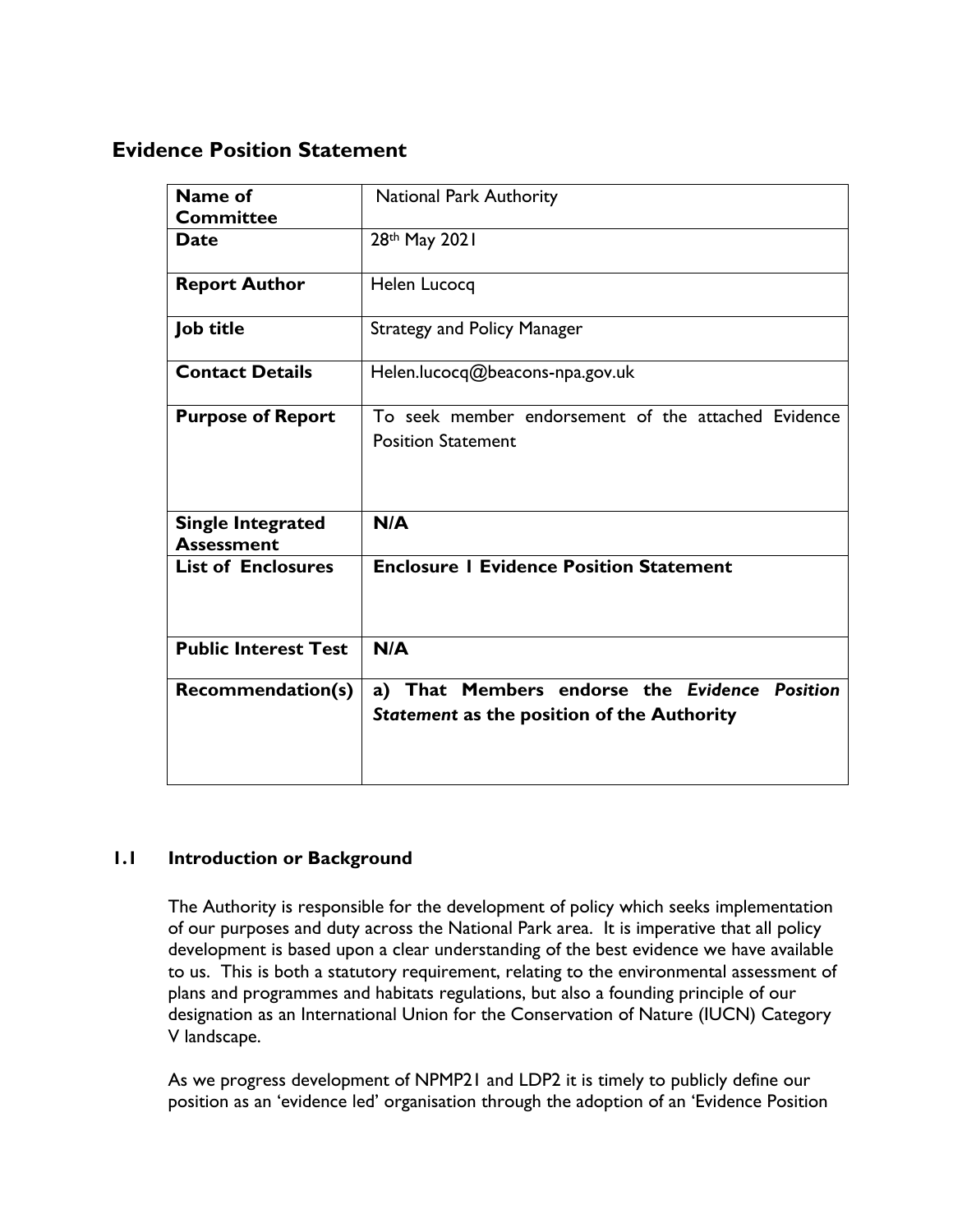Statement' (Enclosure I to this report). This statement will seek to ensure that all parties (internal and external) involved in the development of the LDP/NPMP are clear that policy is driven by a known robust evidence base.

Members will recall that the Evidence Position Statement was presented to their meeting of the 16<sup>th</sup> of April for endorsement. At that meeting it was determined that there were elements of the Position Statement which could hold the Authority to challenge if endorsed. Officers considered Members view points, including those developed through discussion at Policy Forum (30/4/21) revisions have been made to the Position Statement, as detailed at Enclosure 1 to this report.

# **1.2 Proposals**

The Evidence Position Statement creates the foundation upon which we undertake policy development. It sets out the Authority's approach to acquiring, managing, and using evidence in support of strategic policy development. It proposes that the evidence we utilise to formulate policy should be: -

- Methodologically robust, subject to quality assurance through peer review where possible
- Fully documented
- Accessible to all
- Timely and up to date
- At the right scale for intended use.
- Compliant with all regulatory control regarding use of personal data.

It is also proposed that as an organisation we commit to investing in the human capital of our staff to maintain high standards for data collection and analysis, it therefore proposes that the Authority:-

- Maintains the analytical and research skills of its employees by
	- o Supporting career development in specialist fields
	- o Include data maintenance as key objective within Performance Management Reviews (PMRs)
	- o Supporting attendance at key conferences, including promotion of our work as key speakers.
	- o Supporting relevant university placements for staff both as researchers/lecturers and students.
- Maintain our research prospectus and key work with partner research establishments
- Invest in our data storage software and train staff in its effective use.
- Invest in our data analysis and presentation skills

In adopting this Position Statement we do so with the knowledge that it is part of our role as the regulating Authority to ensure that all those who have a stake in the development of the policies and strategies are clear of the issues facing the park. We